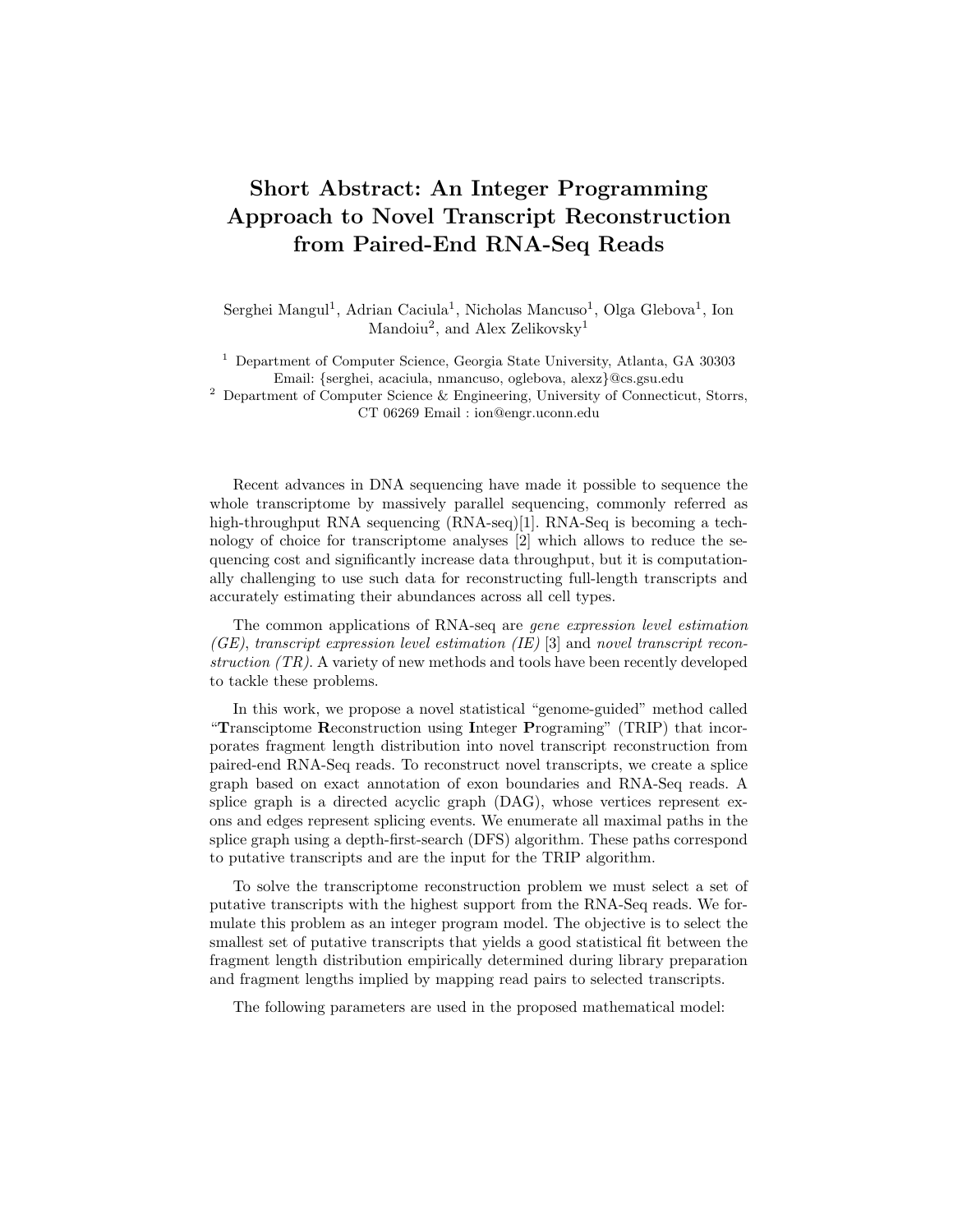Symbol Description

- N: Total number of reads ;
- p : Paired-end read ;
- $j$  : Index of paired-end read  $p,$   $1\leq j\leq N$  ;
- *i* : Index of standard deviation,  $0 \le i \le 4$ ;
- $t:$  Candidate transcript ;
- $K(k)$ : Number (index) of transcripts t,  $1 \leq k \leq K$ ;
- $T_i(p_i)$ : Set of candidate transcripts on which paired-read  $p_i$  can be mapped with a fragment length between  $i - 1$  and i standard deviation,  $0 \leq i \leq 4$ ;
- $T_4(p_j)$ : set of candidates transcripts within more than 3 standard deviation;
- $y(t_k)$ : 1 if candidate transcript  $t_k$  is selected, and 0 otherwise;
- $x_i(p_i)$ : 1 iff the read  $p_i$  is mapped between  $i-1$  and i standard deviation, and 0 otherwise;

Objective function of this model is to minimize the total number of possible candidate transcripts, as shown in equation (1).

(1) *minimize* 
$$
\sum_{t \in T} y(t)
$$
  
\n(2)  $\sum_{t \in T_i(p)} y(t) \ge x_i(p), \forall p, i = \overline{1, 4}$   
\n(3)  $N_{reads} * (n(s_i) - \epsilon) \le \sum_p x_i(p) \le N * (n(s_i) + \epsilon)$   
\n(4)  $\sum_i x_i(p) = 1$ 

Equation (2) implies that for each paired-end read  $p_j$  with non-empty set  $T_i(p_i)$ , at least one transcript is selected (this first constraint allows to select multiple transcripts for the same read). Note that all  $y(t) = 1$  because we only consider the transcripts in non-empty set  $T_i(p_i)$  of that particular paired-read  $p_i$ , for which t had already been selected (otherwise  $T_i(p)$  would be empty). All  $x_i(p_j) = 1$  because if  $p_j$  is not mapped within standard deviation i then  $T_i(p_j)$  is empty set, i.e.,  $p_j$  will not be chosen for this loop since we only consider "p with non-empty  $T_i(p)$ ". In the worst case read  $p_j$  is mapped for sure with standard deviation 4 (i.e.,  $x_4(p) = 1$  which ensures that at least one transcript is selected for read  $p_j$ , even if it is with a high standard deviation.

Equation (3) implies that the sum of all paired-end reads mapped within standard deviation  $i$  equals total number of paired-end reads expected within standard deviation  $i \ (\pm \epsilon)$ . If a fragment length is approximately normal then about 68% of the fragments are within one standard deviation of the mean (mathematically,  $\mu \pm s$ , where  $\mu$  is the arithmetic mean), about 95% are within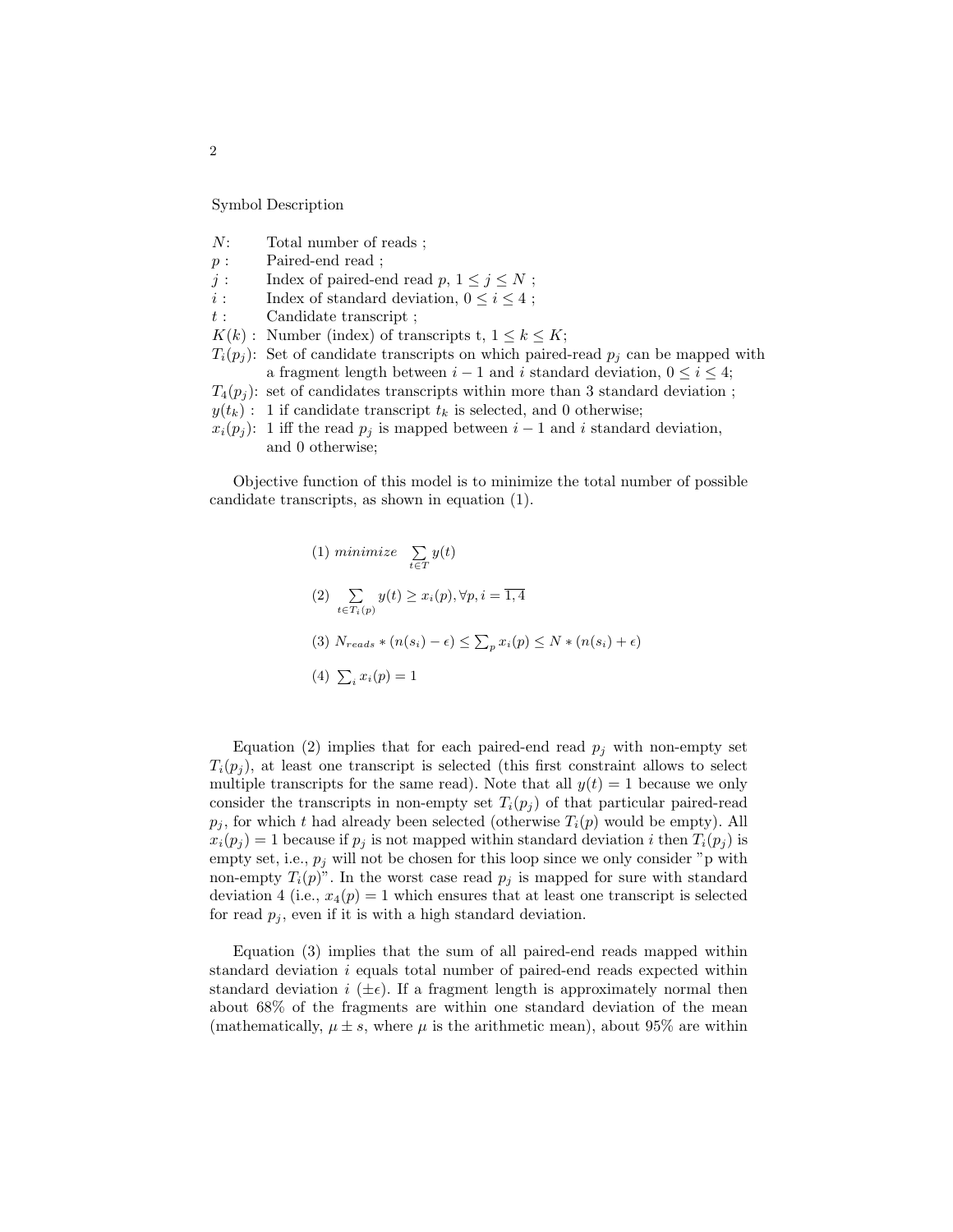two standard deviations ( $\mu \pm 2s$ ), and about 99.7% lie within three standard deviations ( $\mu \pm 3s$ ). This is known as the 68-95-99.7 rule, or the empirical rule. Let  $s_1$ ,  $s_2$  and  $s_3$  be expected portion within one, two, and three standard deviations from the mean. (From statistics we know that  $s_1 = 0.68$ ,  $s_2 = 0.95$ and  $s_3 = 0.99$ ).

The number of paired-end reads that have been mapped within a standard deviation i should be equal, more or less  $\epsilon$ , with the expected value ( $\epsilon$  varies between 0.01 ad 0.05, because we can have errors and map the same read to different transcripts with same standard deviation 1, so we want to limit to only one.

Paired-end reads p are short and may be mapped to different transcripts, therefore we have equation (4) which ensures that each paired-end read  $p$  is mapped in only one category of standard deviation (i.e. standard deviation sets are mutually exclusive).

For our simulation we have used Human genome UCSC annotations, GN-FAtlas2 gene expression levels with uniform/geometric expression of gene transcripts. The fragment lengths follow a normal distribution with a mean length of 500 and a standard definition of 50.



Fig. 1. Distribution of transcript lengths (a) and gene cluster sizes (b) in the UCSC dataset

Preliminary experimental results on synthetic datasets generated with various sequencing parameters and distribution assumptions show that TRIP has increased transcriptome reconstruction accuracy for genes with less than 4 transcripts compared to previous methods that ignore fragment length distribution information.

Following [4], we use sensitivity and Positive Predictive Value (PPV) to evaluate the performance of different methods. Sensitivity is defined as portion of the annotated transcript sequences being captured by candidate transcript sequences as follows:

$$
Sens = \frac{TP}{TP + FN}
$$